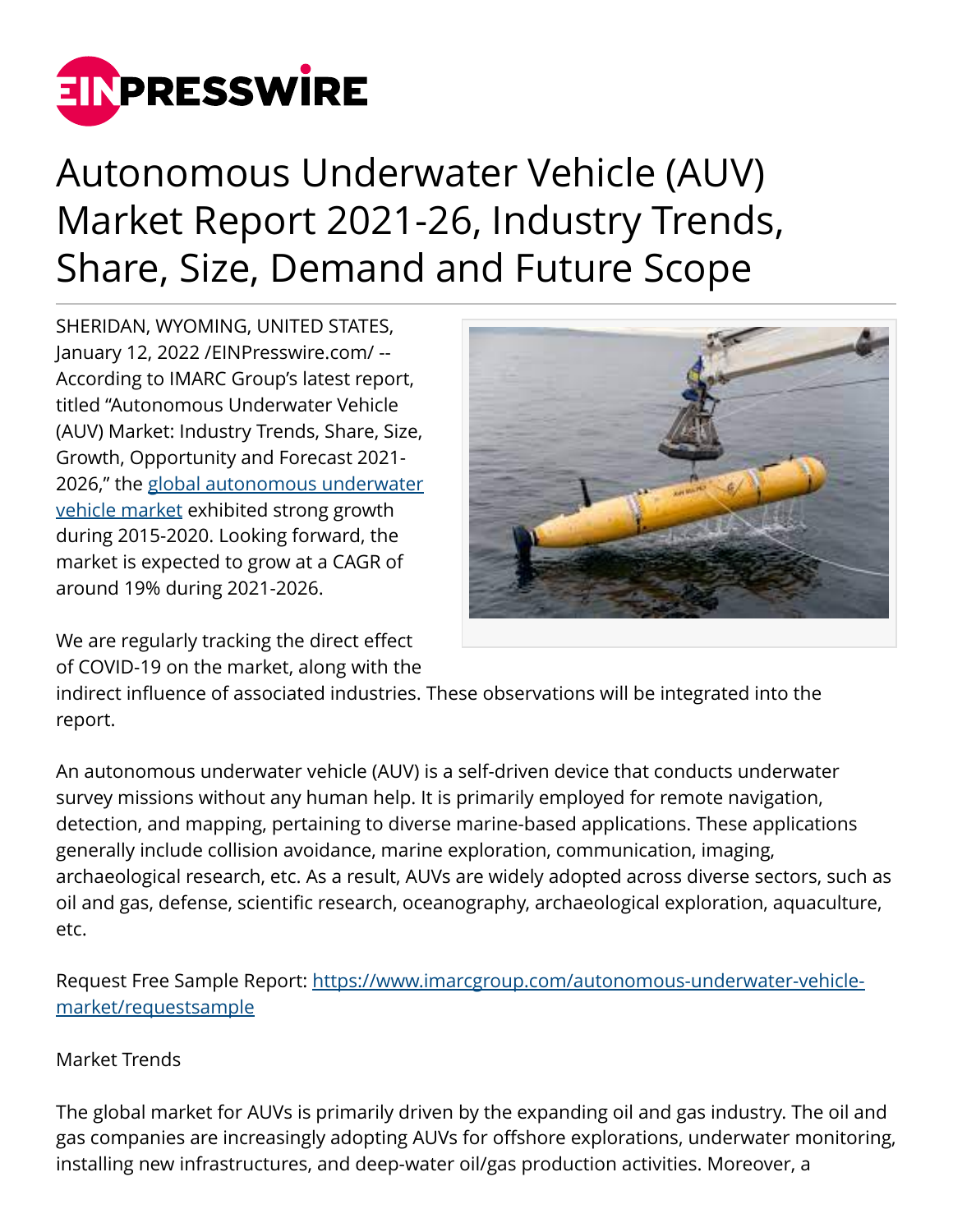significant growth in the military and defense sectors has also augmented the demand for AUVs for underwater monitoring and surveillance. Besides this, the market is further catalyzed by the growing number of marine exploration activities for mineral and ore extraction. Rapid integration of AUVs with connectivity-temperature-depth (CTD) and biogeochemical sensors, along with the emergence of the Internet-of-Underwater Things (IoUT), will further continue to drive the market growth in the coming years.

Ask Analyst and Browse Full Report with TOC & List of Figure: <https://bit.ly/3dv7lEW>

List of Key Companies Covered in this Market Report:

Atlas Electronik GmbH BAE Systems PLC Boston Engineering Corporation ECA Group Fugro (AMS: FUR) General Dynamics Mission Systems Inc. (General Dynamics Corporation) Hydromea SA International Submarine Engineering Ltd Kongsberg Maritime (Kongsberg Gruppen ASA) L3Harris OceanServer Lockheed Martin Corporation Saab AB The Boeing Company Teledyne Marine (Teledyne Technologies Inc)

The report has segmented the market on the basis of type, technology, payload type, shape, application and geography.

Breakup by Type:

Shallow AUVs (depth <100 M) Medium AUVs (depth 100 M to 1000 M) Large AUVs (depth >1000 M)

Breakup by Technology:

Communication Systems Acoustic Communication Systems Satellite Communication Systems Navigation Systems Inertial Navigation Systems Acoustic Navigation Systems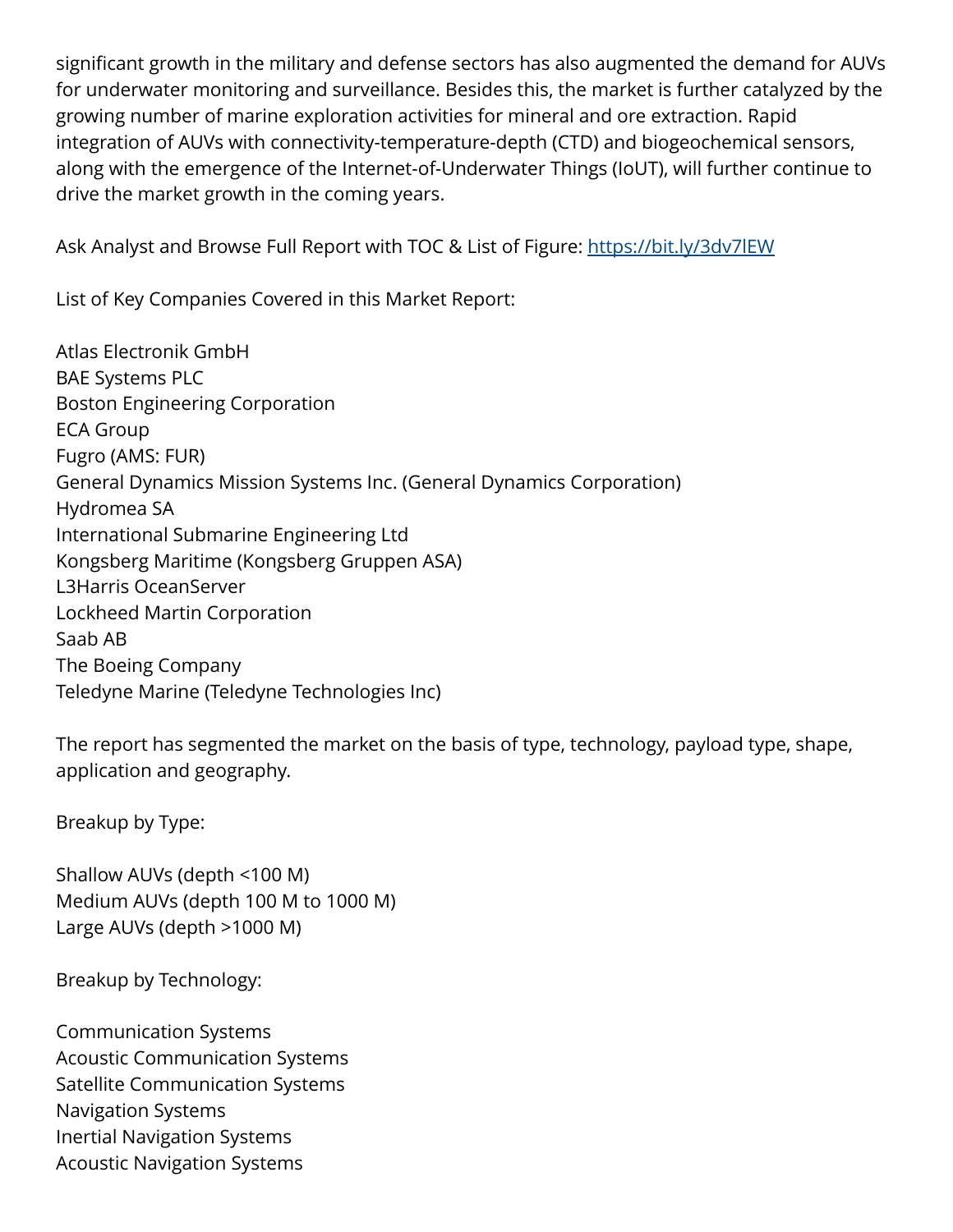Geophysical Navigation Systems Dead Reckoning Navigation Systems **Others** Propulsion Systems Fin Control Actuators Propulsion Motors Pump Motors Linear Electromechanical Actuators Battery Modules Imaging Systems Side-Scan Sonar (SSS) Imagers Multibeam Echo Sounders (MBES) Sub-Bottom Profilers (SBPS) LED Lighting Collision Avoidance Systems

Breakup by Payload Type:

Cameras High Resolution Digital Still Cameras Dual-Eye Cameras **Sensors** CTD Sensors Biogeochemical Sensors Synthetic Aperture Sonars Echo Sounders Acoustic Doppler Current Profilers **Others** 

Breakup by Shape:

Torpedo Laminar Flow Body Streamlined Rectangular Style Multi-Hull Vehicle

Breakup by Application:

Military & Defence Oil & Gas Environmental Protection and Monitoring Oceanography Archaeology and Exploration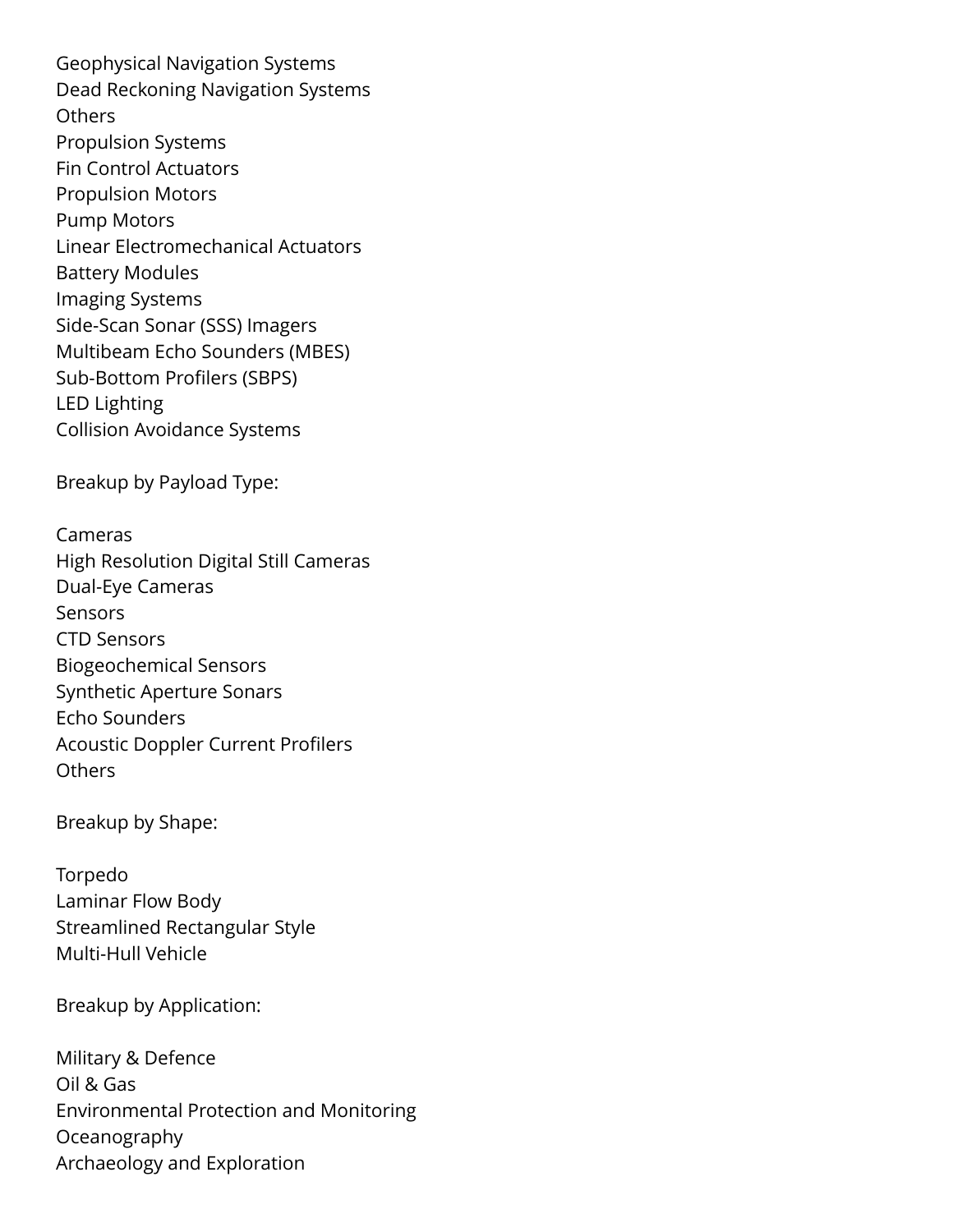Search and Salvage Operations **Others** 

Breakup by Geography:

North America (U.S. & Canada) Europe (Germany, United Kingdom, France, Italy, Spain, Russia, and Others) Asia Pacific (China, India, Japan, South Korea, Indonesia, Australia, and Others) Latin America (Brazil, Mexico) Middle East & Africa

Key highlights of the report:

Market Performance (2015-2020) Market Outlook (2021- 2026) Porter's Five Forces Analysis Market Drivers and Success Factors SWOT Analysis Value Chain Comprehensive Mapping of the Competitive Landscape

If you need specific information that is not currently within the scope of the report, we can provide it to you as a part of the customization.

Other Report by IMARC Group:

[Automotive Filters Market Report](https://bit.ly/2UEvpLZ)

[Automotive Aluminum Market Report](https://bit.ly/2UEvpLZ)

Project Portfolio Management Market Report:<https://bit.ly/2TIN6JE>

BPO Business Analytics Market Report:<https://bit.ly/3sEORHx>

Business Analytics Market Report: <https://bit.ly/3gbUAOA>

E-Commerce Market Report:<https://bit.ly/3cJCSjl>

Messaging Security Market Report: <https://bit.ly/3f8E95d>

Smart Grid Security Market Report:<https://bit.ly/36BrTXi>

eDiscovery Market Report:<https://bit.ly/2NJxEJF>